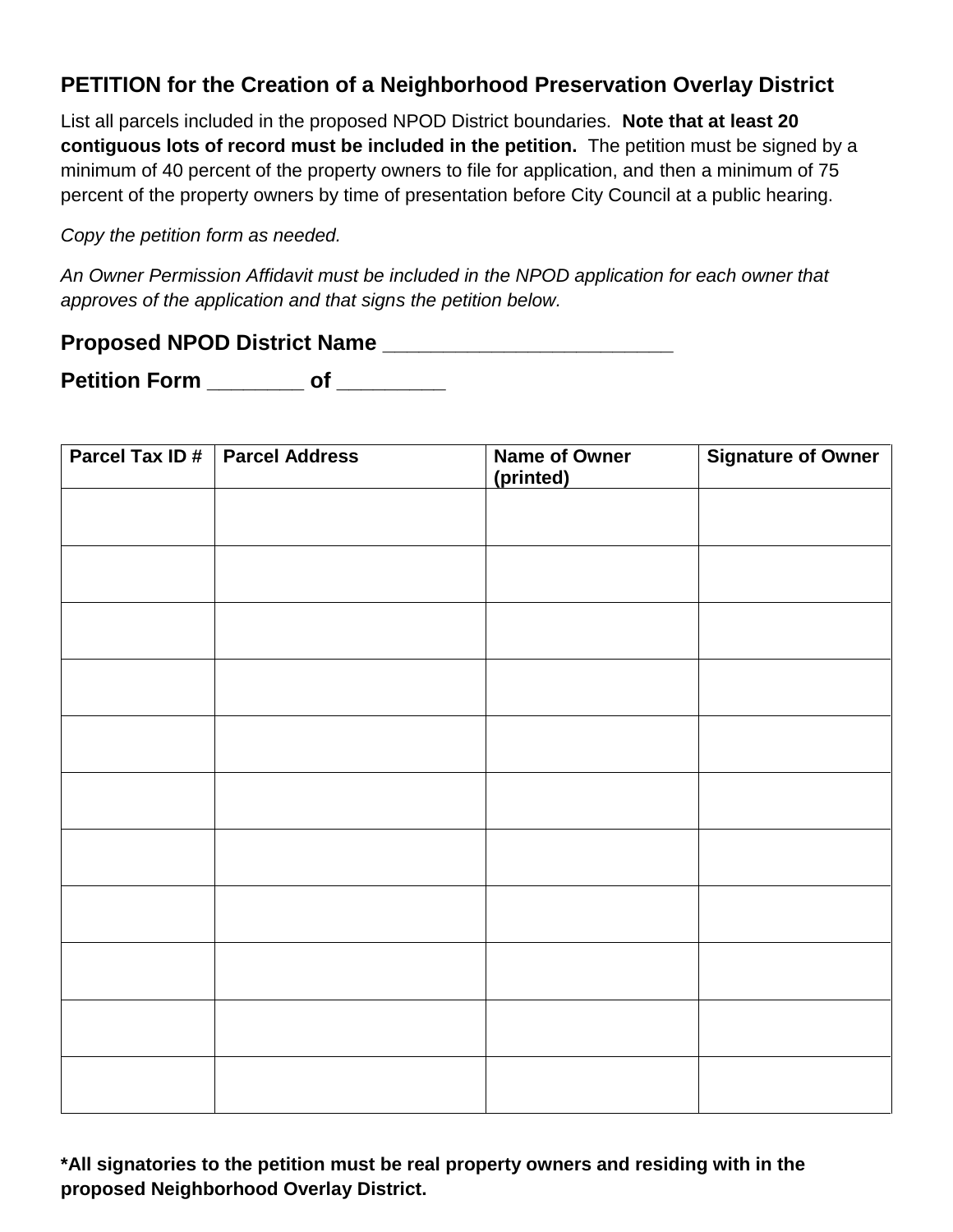## **PROPERTY INFORMATION**

## **Property # \_\_\_\_\_\_\_\_\_\_ of \_\_\_\_\_\_\_\_\_**

*The Applicant shall complete one page for each property within the proposed boundaries and attach the*  Owner Permission Affidavit attached to this form for this property. *Copy as needed.* 

|                                                |                        |              | Chamblee, GA                                                                    |          |
|------------------------------------------------|------------------------|--------------|---------------------------------------------------------------------------------|----------|
| <b>Property Address/Location</b>               |                        | Suite/Apt. # |                                                                                 | Zip Code |
| Parcel ID / Property Tax Identification Number |                        |              |                                                                                 |          |
| Present Use(s)                                 | <b>Present Zoning</b>  |              | Present Character Area (Future Development Map)                                 |          |
| Proposed Use(s)                                | <b>Proposed Zoning</b> |              |                                                                                 |          |
| Legal description includes:                    |                        |              |                                                                                 |          |
| <b>Subdivision Name</b>                        |                        | Lot $#$      | Block #                                                                         |          |
| <b>OR</b>                                      |                        |              |                                                                                 |          |
|                                                |                        |              | $\Box$ Indicate here that an exhibit identifying property location is attached. |          |
| PROPERTY OWNER                                 |                        |              |                                                                                 |          |
| Owner (Person, Firm, Corporation, or Agency)   |                        |              |                                                                                 |          |

Company (If applicable)